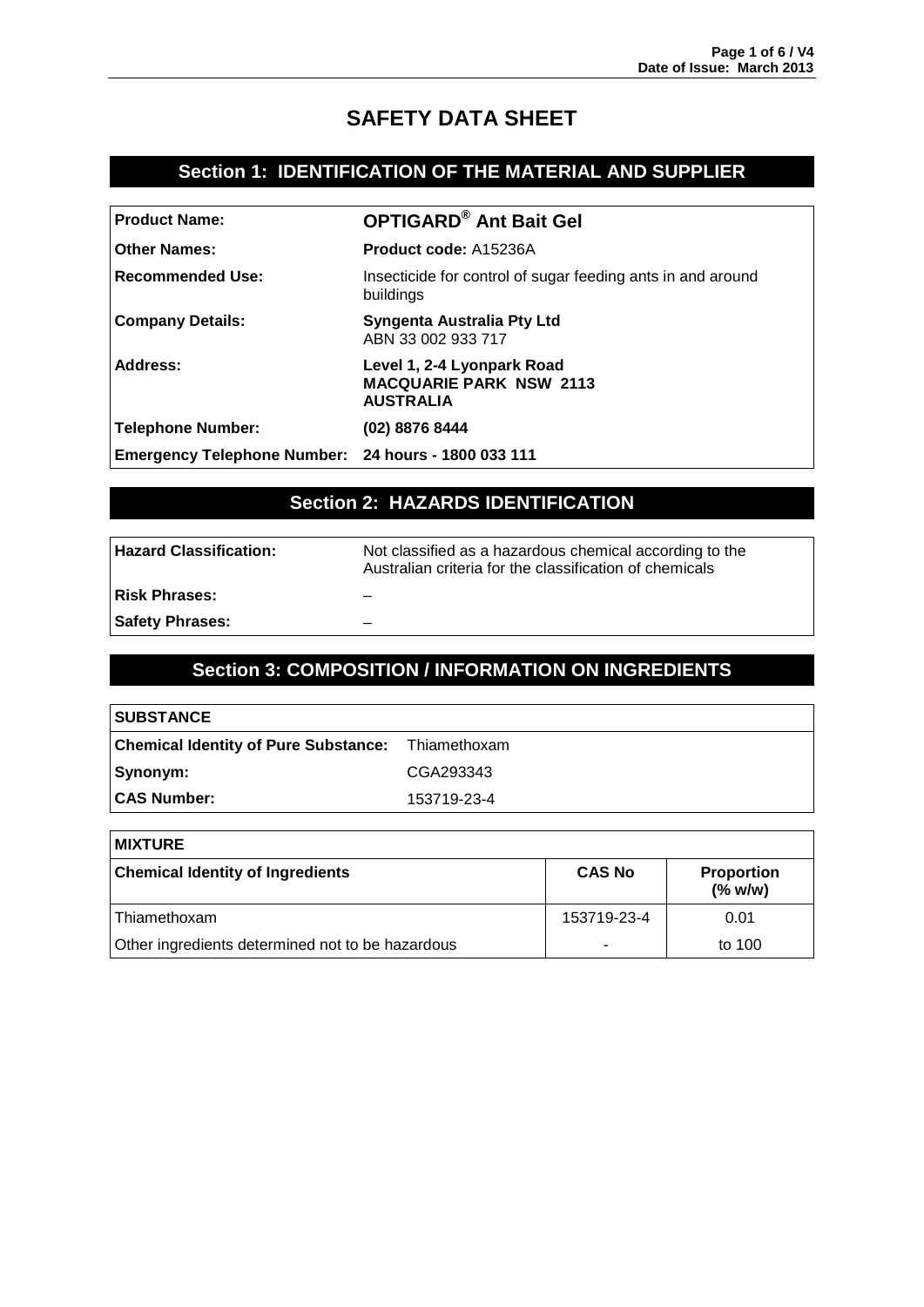| In case of poisoning by any exposure route contact a doctor or<br><b>First Aid Measures:</b><br>Poisons Information Centre on 131 126.<br>Have the product label or SDS with you when calling or going for<br>treatment.<br>Ingestion:<br>If swallowed, seek medical advice immediately and<br>show this container or label.<br>Do NOT induce vomiting.<br>Rinse immediately with plenty of water, also under<br>Eye contact:<br>the eyelids, for at least 15 minutes. Remove<br>contact lenses. Immediate medical attention is<br>required.<br><b>Skin contact:</b><br>Take off all contaminated clothing immediately.<br>Wash off immediately with plenty of water.<br>If skin irritation persists, call a physician.<br>Wash contaminated clothing before re-use.<br>Inhalation:<br>Move the victim to fresh air. If breathing is irregular<br>or stopped, administer artificial respiration. Keep<br>patient warm and at rest.<br>Call a physician or Poison Information Centre<br>immediately.<br>Poisoning symptoms in laboratory animals were non-specific<br>There is no specific antidote available. Treat symptomatically. | <b>Section 4: FIRST AID MEASURES</b> |  |  |
|--------------------------------------------------------------------------------------------------------------------------------------------------------------------------------------------------------------------------------------------------------------------------------------------------------------------------------------------------------------------------------------------------------------------------------------------------------------------------------------------------------------------------------------------------------------------------------------------------------------------------------------------------------------------------------------------------------------------------------------------------------------------------------------------------------------------------------------------------------------------------------------------------------------------------------------------------------------------------------------------------------------------------------------------------------------------------------------------------------------------------------------|--------------------------------------|--|--|
|                                                                                                                                                                                                                                                                                                                                                                                                                                                                                                                                                                                                                                                                                                                                                                                                                                                                                                                                                                                                                                                                                                                                      |                                      |  |  |
|                                                                                                                                                                                                                                                                                                                                                                                                                                                                                                                                                                                                                                                                                                                                                                                                                                                                                                                                                                                                                                                                                                                                      | <b>Description of Necessary</b>      |  |  |
|                                                                                                                                                                                                                                                                                                                                                                                                                                                                                                                                                                                                                                                                                                                                                                                                                                                                                                                                                                                                                                                                                                                                      |                                      |  |  |
|                                                                                                                                                                                                                                                                                                                                                                                                                                                                                                                                                                                                                                                                                                                                                                                                                                                                                                                                                                                                                                                                                                                                      |                                      |  |  |
|                                                                                                                                                                                                                                                                                                                                                                                                                                                                                                                                                                                                                                                                                                                                                                                                                                                                                                                                                                                                                                                                                                                                      |                                      |  |  |
|                                                                                                                                                                                                                                                                                                                                                                                                                                                                                                                                                                                                                                                                                                                                                                                                                                                                                                                                                                                                                                                                                                                                      |                                      |  |  |
|                                                                                                                                                                                                                                                                                                                                                                                                                                                                                                                                                                                                                                                                                                                                                                                                                                                                                                                                                                                                                                                                                                                                      | <b>Poisoning Symptoms:</b>           |  |  |
|                                                                                                                                                                                                                                                                                                                                                                                                                                                                                                                                                                                                                                                                                                                                                                                                                                                                                                                                                                                                                                                                                                                                      | <b>Medical Advice:</b>               |  |  |

# **Section 5: FIRE FIGHTING MEASURES**

| <b>Suitable Extinguishing Media:</b>                                      | Small fires<br>Use water spray, alcohol-resistant foam, dry chemical or carbon<br>dioxide. DO NOT use direct jet of water.<br>Large fires<br>alcohol-resistant foam or water spray. DO NOT use direct jet of<br>water.                                                                            |
|---------------------------------------------------------------------------|---------------------------------------------------------------------------------------------------------------------------------------------------------------------------------------------------------------------------------------------------------------------------------------------------|
| <b>Hazards from Combustion</b><br><b>Products:</b>                        | This product contains combustible organic components that<br>may burn and decompose during a fire producing dense black<br>smoke containing hazardous products of combustion.<br>Combustion products are toxic and /or irritant. Exposure to<br>decomposition products may be a hazard to health. |
| <b>Special Protective Precautions</b><br>and Equipment for Fire Fighters: | Wear protective clothing and self-contained breathing<br>apparatus.<br>Do not allow run-off from fire fighting to enter drains or water<br>courses. Cool closed containers exposed to fire with water<br>spray.                                                                                   |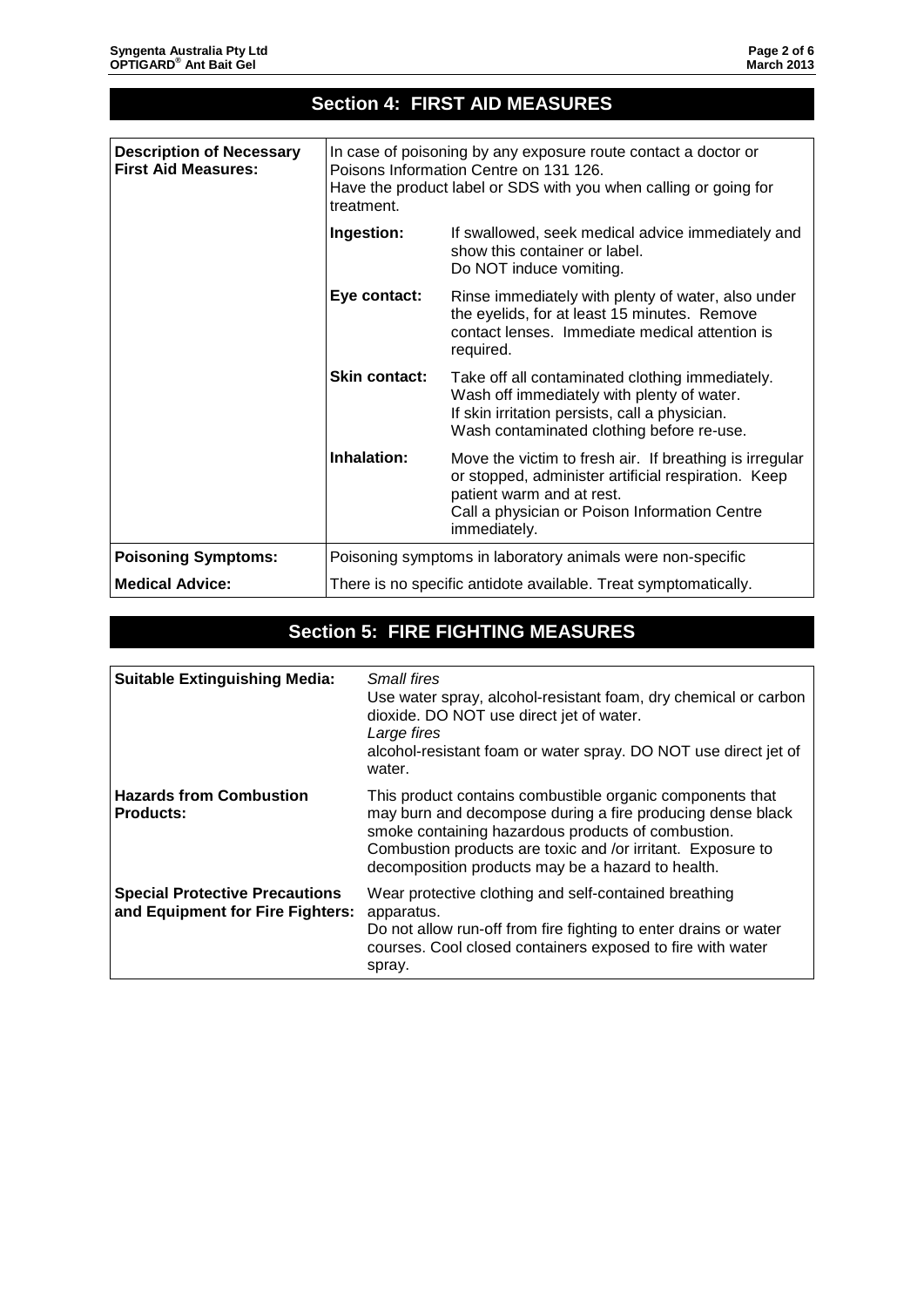### **Section 6: ACCIDENTAL RELEASE MEASURES**

| <b>Emergency Procedures:</b>                                         | In case of spillage it is important to take all steps necessary to<br>Avoid eye and skin contact<br>Avoid contamination of waterways                                                                                                                                                                                                                                                                                                                                                                                                                                                                                                                                                                                                                                                                                                         |
|----------------------------------------------------------------------|----------------------------------------------------------------------------------------------------------------------------------------------------------------------------------------------------------------------------------------------------------------------------------------------------------------------------------------------------------------------------------------------------------------------------------------------------------------------------------------------------------------------------------------------------------------------------------------------------------------------------------------------------------------------------------------------------------------------------------------------------------------------------------------------------------------------------------------------|
| <b>Methods and Materials for</b><br><b>Containment and Clean Up:</b> | <b>Procedure for spill</b><br>Keep all bystanders away<br>(1)<br>Wear full length clothing and PVC gloves<br>(2)<br>Reposition any leaking containers so as to minimise further<br>(3)<br>leakage<br>Dam and absorb spill with an absorbent material (eg sand<br>(4)<br>or soil)<br>Shovel the absorbed spill into drums<br>(5)<br>Disposal of the absorbed material will depend upon the<br>(6)<br>extent of the spill<br>For quantities up to 50 L of product bury in a secure<br>landfill site<br>• For quantities greater than 50 L seek advice from the<br>manufacturer (use emergency contact number below)<br>before attempting disposal. Contain in a secure location<br>until disposal method is established<br>Decontaminate spill area with detergent and water and<br>(7)<br>rinse with the smallest volume of water practicable |

## **Section 7: HANDLING AND STORAGE**

| <b>Precautions for Safe Handling:</b> | Wash hands after use                                                                                                                                                                                                                                 |
|---------------------------------------|------------------------------------------------------------------------------------------------------------------------------------------------------------------------------------------------------------------------------------------------------|
| <b>Conditions for Safe Storage:</b>   | Store in the closed, original container in a cool, well ventilated<br>place out of the reach of children. DO NOT store in direct<br>sunlight. Dispose of empty container by wrapping in paper,<br>placing in plastic bag and putting in the garbage. |

### **Section 8: EXPOSURE CONTROLS / PERSONAL PROTECTION**

#### **ALWAYS READ AND FOLLOW THE LABEL INSTRUCTIONS AND WARNINGS**

| <b>National Exposure Standards:</b>                 | No exposure standard allocated                     |                     |            |
|-----------------------------------------------------|----------------------------------------------------|---------------------|------------|
|                                                     | Component                                          | Exposure limit      | Value type |
| <b>Syngenta Exposure Standards:</b>                 | thiamethoxam                                       | 3 mg/m <sup>3</sup> | 8h TWA     |
| <b>Biological Limit Values:</b>                     | No biological limits allocated                     |                     |            |
| <b>Engineering Controls:</b>                        | No special requirements. Product is used outdoors. |                     |            |
| Personal Protective Equipment: Wash hands after use |                                                    |                     |            |

### **Section 9: PHYSICAL AND CHEMICAL PROPERTIES**

| Appearance:             | Clear, colourless gel                         | <b>Boiling Point/Range:</b>    | Not available                               |
|-------------------------|-----------------------------------------------|--------------------------------|---------------------------------------------|
| Odour:                  | <b>Odourless</b>                              | <b>Freezing/Melting Point:</b> | Not applicable                              |
| pH:                     | 6.6 at 1% w/v $(25^{\circ}C)$                 | <b>Solubility in water:</b>    | 4.1 g/L at $25^{\circ}$ C<br>(thiamethoxam) |
| <b>Vapour Pressure:</b> | 2.66 x $10^{-9}$ Pa at 20°C<br>(thiamethoxam) | Density:                       | 1.263 g/cm <sup>3</sup> at 20 $^{\circ}$ C  |
| <b>Vapour Density:</b>  | Not available                                 |                                |                                             |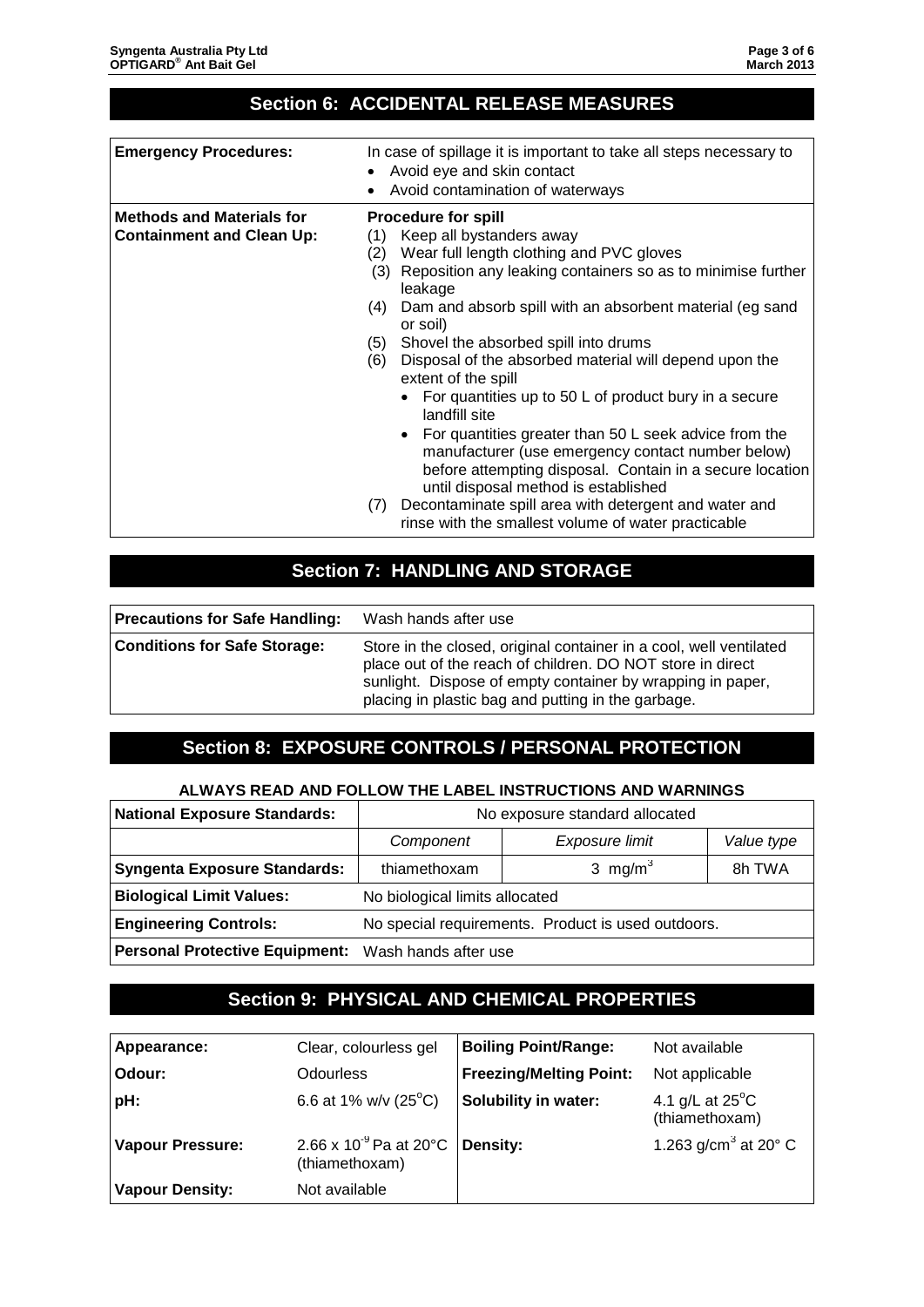| <b>Flash Point:</b>                            | Not highly flammable | <b>Explosive Properties:</b> | Not explosive                                               |
|------------------------------------------------|----------------------|------------------------------|-------------------------------------------------------------|
| <b>Upper and Lower</b>                         | Not applicable       | <b>Oxidising Properties:</b> | Not oxidising                                               |
| <b>Flammable (Explosive)</b><br>Limits in Air: |                      | <b>Combustibility:</b>       | Not applicable                                              |
| Ignition Temperature:                          | Not available        | <b>Corrosiveness:</b>        | Not corrosive to                                            |
| <b>Burning number</b>                          |                      |                              | tin plate,<br>galvanised sheet metal<br>and stainless steel |

# **Section 10: STABILITY AND REACTIVITY**

| <b>Chemical Stability:</b>                    | Stable under normal conditions                                                 |
|-----------------------------------------------|--------------------------------------------------------------------------------|
| <b>Conditions to Avoid:</b>                   | None known                                                                     |
| Incompatible Materials:                       | None known                                                                     |
| <b>Hazardous Decomposition</b><br>Products: l | Combustion or thermal decomposition will evolve toxic and<br>irritant vapours. |
| <b>Hazardous Reactions:</b>                   | None known                                                                     |

# **Section 11: TOXICOLOGICAL INFORMATION**

| <b>Health Effects from Likely Routes of Exposure:</b> |                                                                                                                                                                                                               |                                                                                                                                                                    |  |  |
|-------------------------------------------------------|---------------------------------------------------------------------------------------------------------------------------------------------------------------------------------------------------------------|--------------------------------------------------------------------------------------------------------------------------------------------------------------------|--|--|
| <b>Oral toxicity:</b><br>Acute:                       |                                                                                                                                                                                                               | <b>LOW TOXICITY</b><br>Tests on rats indicate this product has a low toxicity following<br>single doses of undiluted product.<br>$(LD_{50} > 5,000$ mg/kg)         |  |  |
|                                                       | <b>Dermal toxicity:</b>                                                                                                                                                                                       | <b>LOW TOXICITY</b><br>Tests on rats indicate this product has a low toxicity following<br>skin contact with undiluted product.<br>$(LD_{50} > 5,050$ mg/kg)       |  |  |
|                                                       | Inhalation:                                                                                                                                                                                                   | <b>LOW TOXICITY</b><br>Tests on rats indicate this product is not harmful due to<br>inhalation active ingredient.<br>$LC_{50}$ (4h) > 3,720 mg/m <sup>3</sup> air) |  |  |
|                                                       | <b>Skin irritation:</b>                                                                                                                                                                                       | <b>PRACTICALLY NON IRRITANT</b>                                                                                                                                    |  |  |
|                                                       | Eye irritation:                                                                                                                                                                                               | <b>SLIGHT IRRITANT</b>                                                                                                                                             |  |  |
|                                                       | Sensitisation:                                                                                                                                                                                                | <b>NOT A SENSITISER</b>                                                                                                                                            |  |  |
| <b>Chronic:</b>                                       | Thiamethoxam technical has been extensively tested on laboratory mammals and<br>in test-tube systems. No evidence was obtained of mutagenic, carcinogenic,<br>teratogenic neurotoxic or reproductive effects. |                                                                                                                                                                    |  |  |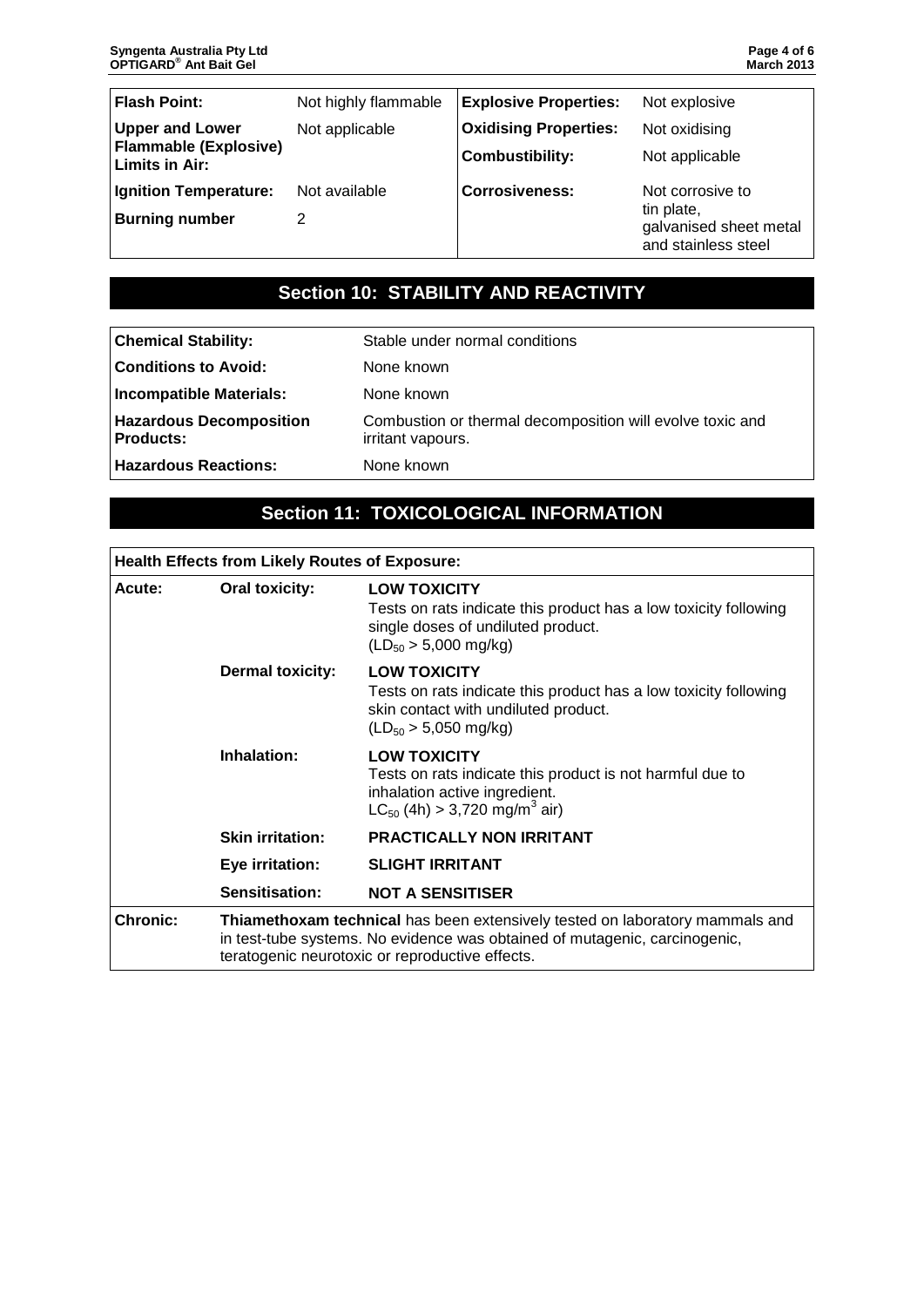## **Section 12: ECOLOGICAL INFORMATION**

| This information is based on the active ingredient, thiamethoxam. |  |
|-------------------------------------------------------------------|--|
|-------------------------------------------------------------------|--|

| <b>Ecotoxicity:</b>                         | Toxicity to fish:                                                                       | <b>Practically non-toxic to fish</b><br>Salmo trutta (trout):<br>$LC_{50}$ > 100 mg/L, 96 h                                                                                                                                       |
|---------------------------------------------|-----------------------------------------------------------------------------------------|-----------------------------------------------------------------------------------------------------------------------------------------------------------------------------------------------------------------------------------|
|                                             | Toxicity to daphnia<br>and other aquatic<br><i>invertebrates:</i><br>Toxicity to algae: | <b>Practically non-toxic to aquatic invertebrates</b><br>Daphnia magna (Water flea):<br>$EC_{50}$ > 100 mg/L, 48 h<br>Practically non-toxic to algae<br>Pseudokirchneriella subcapitata (green algae):<br>$ErC50$ >100 mg/L, 72 h |
| <b>Persistence and</b><br>Degradability:    | Thiamethoxam is not persistent in soil and water                                        |                                                                                                                                                                                                                                   |
| <b>Mobility</b>                             | Thiamethoxam has medium mobility in soil.                                               |                                                                                                                                                                                                                                   |
| <b>Bioaccumulative</b><br><b>Potential:</b> | Thiamethoxam has low potential for bioaccumulation                                      |                                                                                                                                                                                                                                   |

### **Section 13: DISPOSAL CONSIDERATIONS**

| <b>Containers:</b>                                             | Disposal Methods and   Dispose of empty container by wrapping in paper, placing in plastic bag<br>and putting in the garbage |
|----------------------------------------------------------------|------------------------------------------------------------------------------------------------------------------------------|
| <b>Special Precautions</b><br>for Landfill or<br>Incineration: | Not applicable                                                                                                               |

### **Section 14: TRANSPORT INFORMATION**

| <b>LAND TRANSPORT</b><br>ADG       | Not a dangerous good in Australia |                                         |                |
|------------------------------------|-----------------------------------|-----------------------------------------|----------------|
| <b>UN Number:</b>                  | None allocated                    | <b>Packing Group:</b>                   | None allocated |
| <b>UN Proper Shipping</b><br>Name: | None allocated                    | <b>Special Precautions</b><br>for User: | None allocated |
| Class:                             | None allocated                    | <b>Hazchem Code:</b>                    | None allocated |
| <b>Subsidiary Risk:</b>            | None allocated                    |                                         |                |

| <b>SEA TRANSPORT</b><br><b>IMDG</b> | Not a dangerous good |                          |                |
|-------------------------------------|----------------------|--------------------------|----------------|
| <b>UN Number:</b>                   | None allocated       | <b>Subsidiary Risk:</b>  | None allocated |
| <b>UN Proper Shipping</b><br>Name:  | None allocated       | <b>Packing Group:</b>    | None allocated |
| Class:                              | None allocated       | <b>Marine Pollutant:</b> |                |

| <b>AIR TRANSPORT</b><br>IATA - DGR | Not a dangerous good |                         |                |
|------------------------------------|----------------------|-------------------------|----------------|
| UN Number:                         | None allocated       | <b>Subsidiary Risk:</b> | None allocated |
| <b>UN Proper Shipping</b><br>Name: | None allocated       | <b>Packing Group:</b>   | None allocated |
| <b>Class:</b>                      | None allocated       |                         |                |